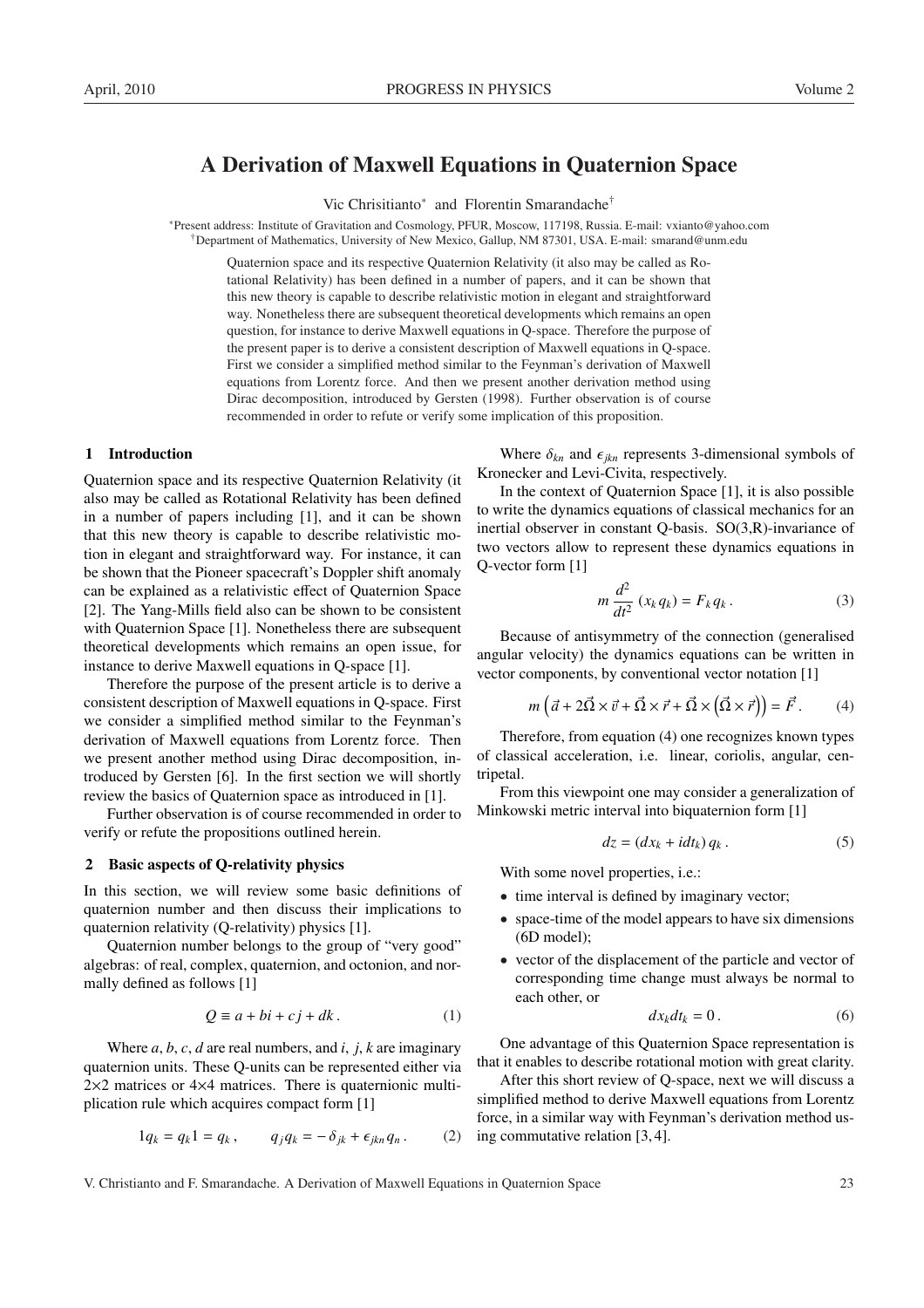### 3 An intuitive approach from Feynman's derivative

A simplified derivation of Maxwell equations will be discussed here using similar approach known as Feynman's derivation [3–5].

We can introduce now the Lorentz force into equation (4), to become

$$
m\left(\frac{d\vec{v}}{dt} + 2\vec{\Omega} \times \vec{v} + \vec{\Omega} \times \vec{r} + \vec{\Omega} \times (\vec{\Omega} \times \vec{r})\right) =
$$
  
=  $q_{\otimes} \left(\vec{E} + \frac{1}{c} \vec{v} \times \vec{B}\right),$  (7)

or

$$
\left(\frac{d\vec{v}}{dt}\right) = \frac{q_{\otimes}}{m} \left(\vec{E} + \frac{1}{c}\,\vec{v} \times \vec{B}\right) - 2\vec{\Omega} \times \vec{v} - \vec{\Omega} \times \vec{r} - \vec{\Omega} \times \left(\vec{\Omega} \times \vec{r}\right). \tag{8}
$$

We note here that q variable here denotes electric charge, not quaternion number.

Interestingly, equation (4) can be compared directly to equation (8) in [3]

$$
m\ddot{x} = F - m\left(\frac{d\vec{v}}{dt}\right) + m\vec{r} \times \vec{\Omega} + m2\dot{x} \times \vec{\Omega} + m\vec{\Omega} \times (\vec{r} \times \vec{\Omega}).
$$
 (9)

In other words, we find an exact correspondence between quaternion version of Newton second law (3) and equation (9), i.e. the equation of motion for particle of mass m in a frame of reference whose origin has linear acceleration a and an angular velocity  $\vec{\Omega}$  with respect to the reference frame [3].

Since we want to find out an "electromagnetic analogy" for the inertial forces, then we can set  $F = 0$ . The equation of motion (9) then can be derived from Lagrangian  $L = T - V$ , where *T* is the kinetic energy and *V* is a velocity-dependent generalized potential [3]

$$
V(x, \dot{x}, t) = ma \cdot x - m\dot{x} \cdot \vec{\Omega} \times x - \frac{m}{2} (\vec{\Omega} \times x)^2, \qquad (10)
$$

Which is a linear function of the velocities. We now may consider that the right hand side of equation (10) consists of a scalar potential [3]

$$
\phi(x,t) = ma \cdot x - \frac{m}{2} (\vec{\Omega} \times x)^2, \qquad (11)
$$

and a vector potential

$$
A(x,t) \equiv m\dot{x} \cdot \vec{\Omega} \times x, \qquad (12)
$$

so that

$$
V(x, \dot{x}, t) = \phi(x, t) - \dot{x} \cdot A(x, t).
$$
 (13)

Then the equation of motion (9) may now be written in Lorentz form as follows [3]

$$
m\ddot{x} = E(x, t) + x \times H(x, t) \tag{14}
$$

with

$$
E = -\frac{\partial A}{\partial t} - \nabla \phi = -m\Omega \times x - ma + m\Omega \times (x \times \Omega) \tag{15}
$$

and

$$
H = \nabla \times A = 2m\Omega.
$$
 (16)

At this point we may note [3, p. 303] that Maxwell equations are satisfied by virtue of equations (15) and (16). The correspondence between Coriolis force and magnetic force, is known from Larmor method. What is interesting to remark here, is that the same result can be expected directly from the basic equation (3) of Quaternion Space [1]. The aforementioned simplified approach indicates that it is indeed possible to find out Maxwell equations in Quaternion space, in particular based on our intuition of the direct link between Newton second law in Q-space and Lorentz force (We can remark that this parallel between classical mechanics and electromagnetic field appears to be more profound compared to simple similarity between Coulomb and Newton force).

As an added note, we can mention here, that the aforementioned Feynman's derivation of Maxwell equations is based on commutator relation which has classical analogue in the form of Poisson bracket. Then there can be a plausible way to extend directly this "classical" dynamics to quaternion extension of Poisson bracket, by assuming the dynamics as element of the type:  $r \in H \wedge H$  of the type:  $r =$ *ai* ∧ *j* + *bi* ∧ *k* + *cj* ∧ *k*, from which we can define Poisson bracket on *H*. But in the present paper we don't explore yet such a possibility.

In the next section we will discuss more detailed derivation of Maxwell equations in Q-space, by virtue of Gersten's method of Dirac decomposition [6].

## 4 A new derivation of Maxwell equations in Quaternion Space by virtue of Dirac decomposition

In this section we present a derivation of Maxwell equations in Quaternion space based on Gersten's method to derive Maxwell equations from one photon equation by virtue of Dirac decomposition [6]. It can be noted here that there are other methods to derive such a "quantum Maxwell equations" (i.e. to find link between photon equation and Maxwell equations), for instance by Barut quite a long time ago (see ICTP preprint no. IC/91/255).

We know that Dirac deduces his equation from the relativistic condition linking the Energy E, the mass m and the momentum *p* [7]

$$
\left(E^2 - c^2 \vec{p}^2 - m^2 c^4\right) I^{(4)} \Psi = 0, \qquad (17)
$$

where  $I^{(4)}$  is the 4×4 unit matrix and  $\Psi$  is a 4-component column (bispinor) wavefunction. Dirac then decomposes equation (17) by assuming them as a quadratic equation

$$
(A2 - B2) \Psi = 0, \qquad (18)
$$

$$
A = E, \tag{19}
$$

$$
B = c\vec{p} + mc^2. \tag{20}
$$

24 V. Christianto and F. Smarandache. A Derivation of Maxwell Equations in Quaternion Space

where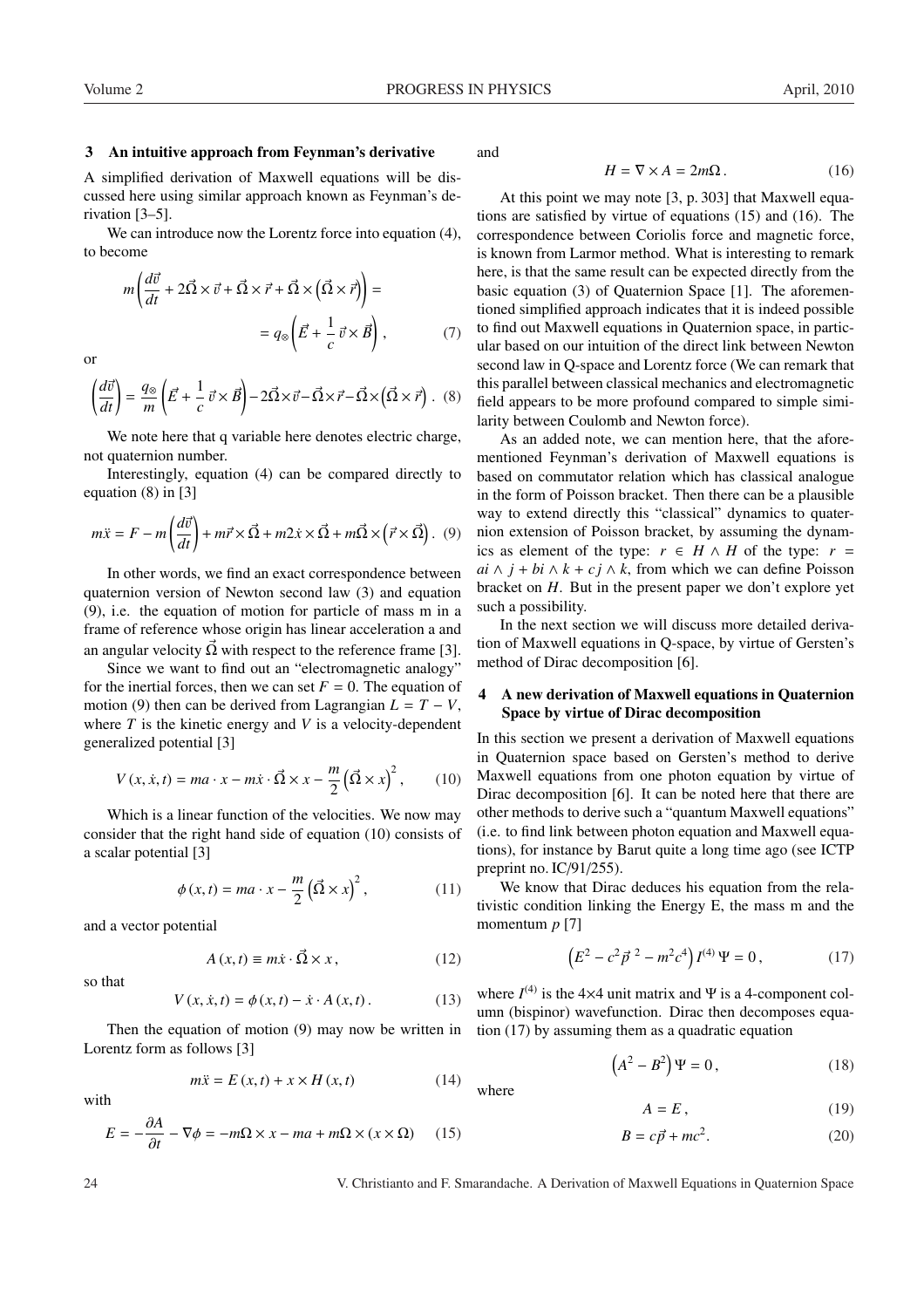By virtue of the same method with Dirac, Gersten [6] found in 1998 a decomposition of one photon equation from relativistic energy condition (for massless photon [7])

$$
\left(\frac{E^2}{c^2} - \vec{p}^2\right) I^{(3)} \Psi = 0, \qquad (21)
$$

where  $I^{(3)}$  is the 3×3 unit matrix and  $\Psi$  is a 3-component column wavefunction. Gersten then found [6] equation (21) decomposes into the form  $\overline{1}$  $\overline{a}$ 

$$
\left[\frac{E}{c}I^{(3)} - \vec{p} \cdot \vec{S}\right] \left[\frac{E}{c}I^{(3)} + \vec{p} \cdot \vec{S}\right] \vec{\Psi} - \begin{pmatrix} p_x \\ p_y \\ p_z \end{pmatrix} (\vec{p} \cdot \vec{\Psi}) = 0 \quad (22)
$$

where  $\vec{S}$  is a spin one vector matrix with components [6]

$$
S_x = \begin{pmatrix} 0 & 0 & 0 \\ 0 & 0 & -i \\ 0 & -i & 0 \end{pmatrix},
$$
 (23)

$$
S_y = \begin{pmatrix} 0 & 0 & i \\ 0 & 0 & 0 \\ -i & 0 & 0 \end{pmatrix}, \tag{24}
$$

$$
S_z = \begin{pmatrix} 0 & -i & 0 \\ -i & 0 & 0 \\ 0 & 0 & 0 \end{pmatrix},
$$
 (25)

and with the properties

$$
\begin{bmatrix} S_x, S_y \end{bmatrix} = iS_z, \quad [S_x, S_z] = iS_y
$$
  

$$
\begin{bmatrix} S_y, S_z \end{bmatrix} = iS_x, \quad \vec{S}^2 = 2I^{(3)}
$$
 (26)

Gersten asserts that equation (22) will be satisfied if the two equations [6]

$$
\left[\frac{E}{c}I^{(3)} + \vec{p} \cdot \vec{S}\right]\vec{\Psi} = 0, \qquad (27)
$$

$$
\vec{p} \cdot \vec{\Psi} = 0 \tag{28}
$$

are simultaneously satisfied. The Maxwell equations [8] will be obtained by substitution of *E* and *p* with the ordinary quantum operators (see for instance Bethe, *Field Theory*)

$$
E \to i\hbar \frac{\partial}{\partial t} \tag{29}
$$

and

$$
p \to -ih \, \nabla \tag{30}
$$

and the wavefunction substitution

$$
\vec{\Psi} = \vec{E} - i\vec{B},\qquad(31)
$$

where *E* and *B* are electric and magnetic fields, respectively. With the identity  $\overline{1}$ 

$$
\vec{p} \cdot \vec{S} \bigg( \vec{\Psi} = \hbar \nabla \times \vec{\Psi}, \qquad (32)
$$

then from equation (27) and (28) one will obtain

$$
i\frac{\hbar}{c}\frac{\partial(\vec{E}-i\vec{B})}{\partial t} = -\hbar\nabla\times(\vec{E}-i\vec{B}),\qquad(33)
$$

$$
\nabla \cdot \left(\vec{E} - i\vec{B}\right) = 0,\t(34)
$$

which are the Maxwell equations if the electric and magnetic fields are real [6, 7].

We can remark here that the combination of *E* and *B* as introduced in (31) is quite well known in literature [9,10]. For instance, if we use positive signature in (31), then it is known as Bateman representation of Maxwell equations div  $\vec{\epsilon} = 0$ , rot  $\vec{\epsilon} = \frac{\partial \epsilon}{\partial t}$ ,  $\epsilon = \vec{E} + i\vec{B}$ . But the equation (31) with negative signature represents the *complex nature* of electromagnetic fields [9], which indicates that these fields can also be represented in quaternion form.

Now if we represent in other form  $\vec{\epsilon} = \vec{E} - i\vec{B}$  as more conventional notation, then equation (33) and (34) will get a quite simple form

$$
i\frac{\hbar}{c}\frac{\partial\vec{\epsilon}}{\partial t} = -\hbar\nabla\times\vec{\epsilon},\qquad(35)
$$

$$
\nabla \cdot \vec{\epsilon} = 0. \tag{36}
$$

Now to consider quaternionic expression of the above results from Gersten [6], one can begin with the same linearization procedure just as in equation (5)

$$
dz = (dx_k + idt_k) q_k, \qquad (37)
$$

which can be viewed as the quaternionic square root of the metric interval *dz*

$$
dz^2 = dx^2 - dt^2.
$$
 (38)

Now consider the relativistic energy condition (for massless photon [7]) similar to equation (21)

$$
E^{2} = p^{2}c^{2} \Rightarrow \left(\frac{E^{2}}{c^{2}} - \vec{p}^{2}\right) = k^{2}.
$$
 (39)

It is obvious that equation (39) has the same form with (38), therefore we may find its quaternionic square root too, then we find  $\overline{a}$ 

$$
k = \left(E_{qk} + i\vec{p}_{qk}\right)q_k, \qquad (40)
$$

where *q* represents the quaternion unit matrix. Therefore the linearized quaternion root decomposition of equation (21) can be written as follows [6]

$$
\left[\frac{E_{qk}q_k}{c}I^{(3)} + i\vec{p}_{qk}q_k \cdot \vec{S}\right] \left[\frac{E_{qk}q_k}{c}I^{(3)} + i\vec{p}_{qk}q_k \cdot \vec{S}\right] \vec{\Psi} - \left(\begin{array}{c} p_x \\ p_y \\ p_z \end{array}\right) \left(i\vec{p}_{qk}q_k \cdot \vec{\Psi}\right) = 0. \tag{41}
$$

V. Christianto and F. Smarandache. A Derivation of Maxwell Equations in Quaternion Space 25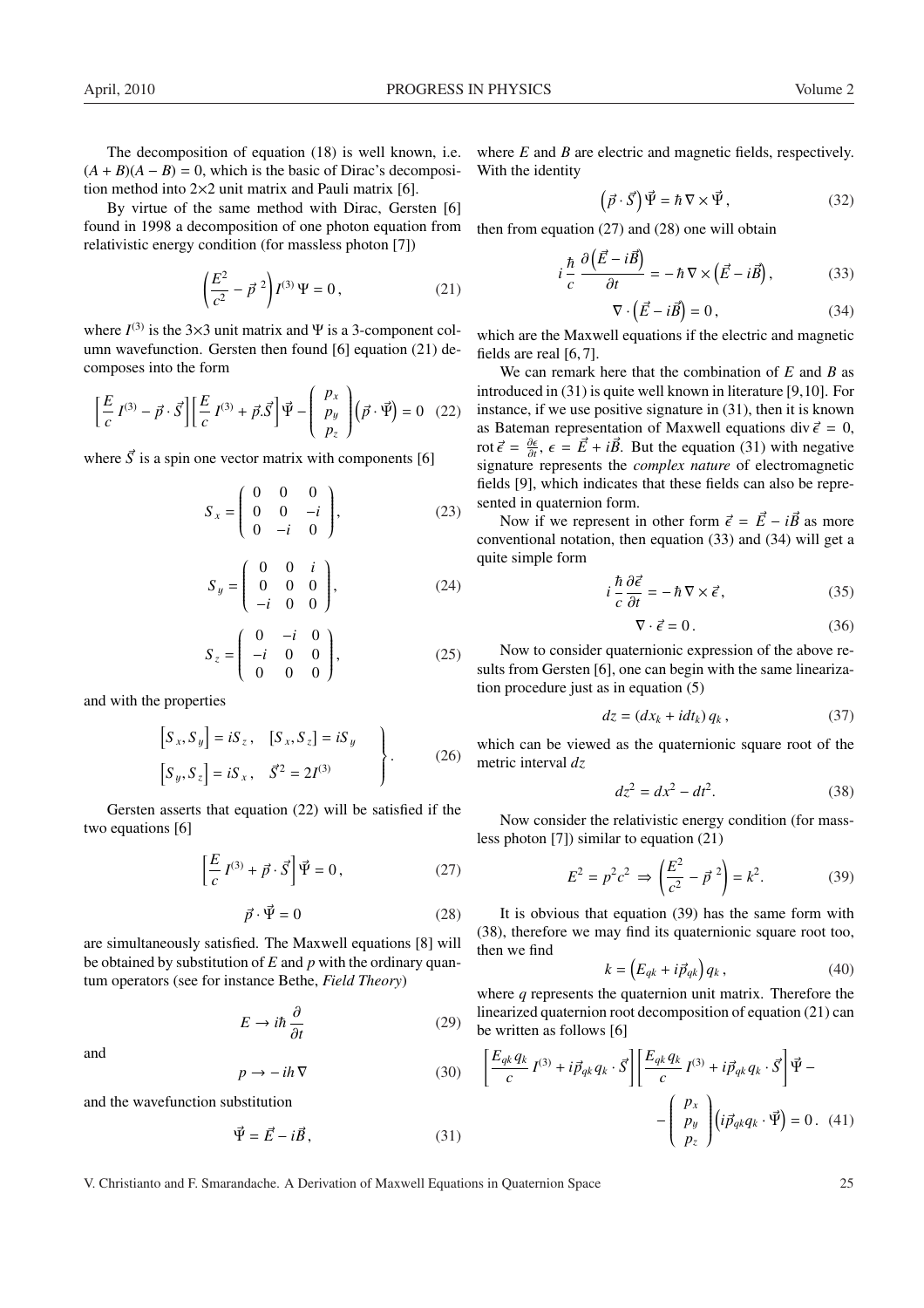Accordingly, equation (41) will be satisfied if the two equations

$$
\left[\frac{E_{qk}q_k}{c}I^{(3)} + i\vec{p}_{qk}q_k \cdot \vec{S}\right]\vec{\Psi_k} = 0, \qquad (42)
$$

$$
i\,\vec{p}_{qk}\,q_k\cdot\vec{\Psi}_k=0\tag{43}
$$

are simultaneously satisfied. Now we introduce similar wavefunction substitution, but this time in quaternion form

$$
\vec{\Psi}_{qk} = \vec{E}_{qk} - i\vec{B}_{qk} = \vec{\epsilon}_{qk}.
$$
\n(44)

And with the identity

$$
\left(\vec{p}_{qk}q_k \cdot \vec{S}\right)\vec{\Psi}_k = \hbar \,\nabla_k \times \vec{\Psi}_k. \tag{45}
$$

Then from equations (42) and (43) one will obtain the *Maxwell equations in Quaternion-space* as follows

$$
i\,\frac{\hbar}{c}\,\frac{\partial\vec{\epsilon}_{q}k}{\partial t} = -\,\hbar\,\nabla_{k}\times\vec{\epsilon}_{qk}\,,\tag{46}
$$

$$
\nabla_k \cdot \vec{\epsilon}_{qk} = 0. \tag{47}
$$

Now the remaining question is to define quaternion differential operator in the right hand side of (46) and (47).

In this regards one can choose some definitions of quaternion differential operator, for instance the Moisil-Theodoresco operator [11]

$$
D[\varphi] = \text{grad}\,\varphi = \sum_{k=1}^{3} i_k \partial_k \varphi = i_1 \partial_1 \varphi + i_2 \partial_2 \varphi + i_3 \partial_3 \varphi. \tag{48}
$$

where we can define  $i_1 = i$ ;  $i_2 = j$ ;  $i_3 = k$  to represent  $2 \times 2$ quaternion unit matrix, for instance. Therefore the differential of equation (44) now can be expressed in similar notation of (48)

$$
D\left[\vec{\Psi}\right] = D\left[\vec{\epsilon}\right] = i_1 \partial_1 E_1 + i_2 \partial_2 E_2 + i_3 \partial_3 E_3 - i\left(i_1 \partial_1 B_1 + i_2 \partial_2 B_2 + i_3 \partial_3 B_3\right),\tag{49}
$$

This expression indicates that both electric and magnetic fields can be represented in unified manner in a biquaternion form.

Then we define quaternion differential operator in the right-hand-side of equation (46) by an extension of the conventional definition of curl

$$
\nabla \times A_{qk} = \begin{vmatrix} i & j & k \\ \frac{\partial}{\partial x} & \frac{\partial}{\partial y} & \frac{\partial}{\partial z} \\ A_x & A_y & A_z \end{vmatrix} .
$$
 (50)

To become its quaternion counterpart, where *i*, *j*, *k* represents quaternion matrix as described above. This quaternionic extension of curl operator is based on the known relation of multiplication of two arbitrary complex quaternions *q* and *b* as follows

$$
q \cdot b = q_0 b_0 - \langle \vec{q}, \vec{b} \rangle + [\vec{q} \times \vec{b}] + q_0 \vec{b} + b_0 \vec{q}, \qquad (51)
$$

where

and

$$
\left\langle \vec{q}, \vec{b} \right\rangle := \sum_{k=1}^{3} q_k b_k \in C, \tag{52}
$$

$$
\begin{bmatrix} \vec{q} \times \vec{b} \end{bmatrix} := \begin{vmatrix} i & j & k \\ q_1 & q_2 & q_3 \\ b_1 & b_2 & b_3 \end{vmatrix}.
$$
 (53)

We can note here that there could be more rigorous approach to define such a quaternionic curl operator [10].

In the present paper we only discuss derivation of Maxwell equations in Quaternion Space using the decomposition method described by Gersten [6]. Further extension to Proca equations in Quaternion Space seems possible too using the same method [7], but it will not be discussed here.

In the next section we will discuss some physical implications of this new derivation of Maxwell equations in Quaternion Space.

### 5 A few implications: de Broglie's wavelength and spin

In the foregoing section we derived a consistent description of Maxwell equations in Q-Space by virtue of Dirac-Gersten's decomposition. Now we discuss some plausible implications of the new proposition.

First, in accordance with Gersten, we submit the viewpoint that the Maxwell equations yield wavefunctions which can be used as guideline for interpretation of Quantum Mechanics [6]. The one-to-one correspondence between classical and quantum wave interpretation actually can be expected not only in the context of Feynman's derivation of Maxwell equations from Lorentz force, but also from known exact correspondence between commutation relation and Poisson bracket [3, 5]. Furthermore, the proposed quaternion yields to a novel viewpoint of both the wavelength, as discussed below, and also mechanical model of spin.

The equation (39) implies that momentum and energy could be expressed in quaternion form. Now by introducing de Broglie's wavelength  $\lambda_{DB} = \frac{\hbar}{p} \rightarrow p_{DB} = \frac{\hbar}{\lambda}$ , then one obtains an expression in terms of wavelength

$$
k = (E_k + i\vec{p}_k) q_k = (E_k q_k + i\vec{p}_k q_k) = \left(E_k q_k + i\frac{\hbar}{\lambda_k^{DB} q_k}\right).
$$
 (54)

In other words, now we can express de Broglie's wavelength in a consistent Q-basis

$$
\lambda_{DB-Q} = \frac{\hbar}{\sum_{k=1}^{3} (p_k) q_k} = \frac{\hbar}{v_{group} \sum_{k=1}^{3} (m_k) q_k},
$$
(55)

therefore the above equation can be viewed as an extended De Broglie wavelength in Q-space. This equation means that